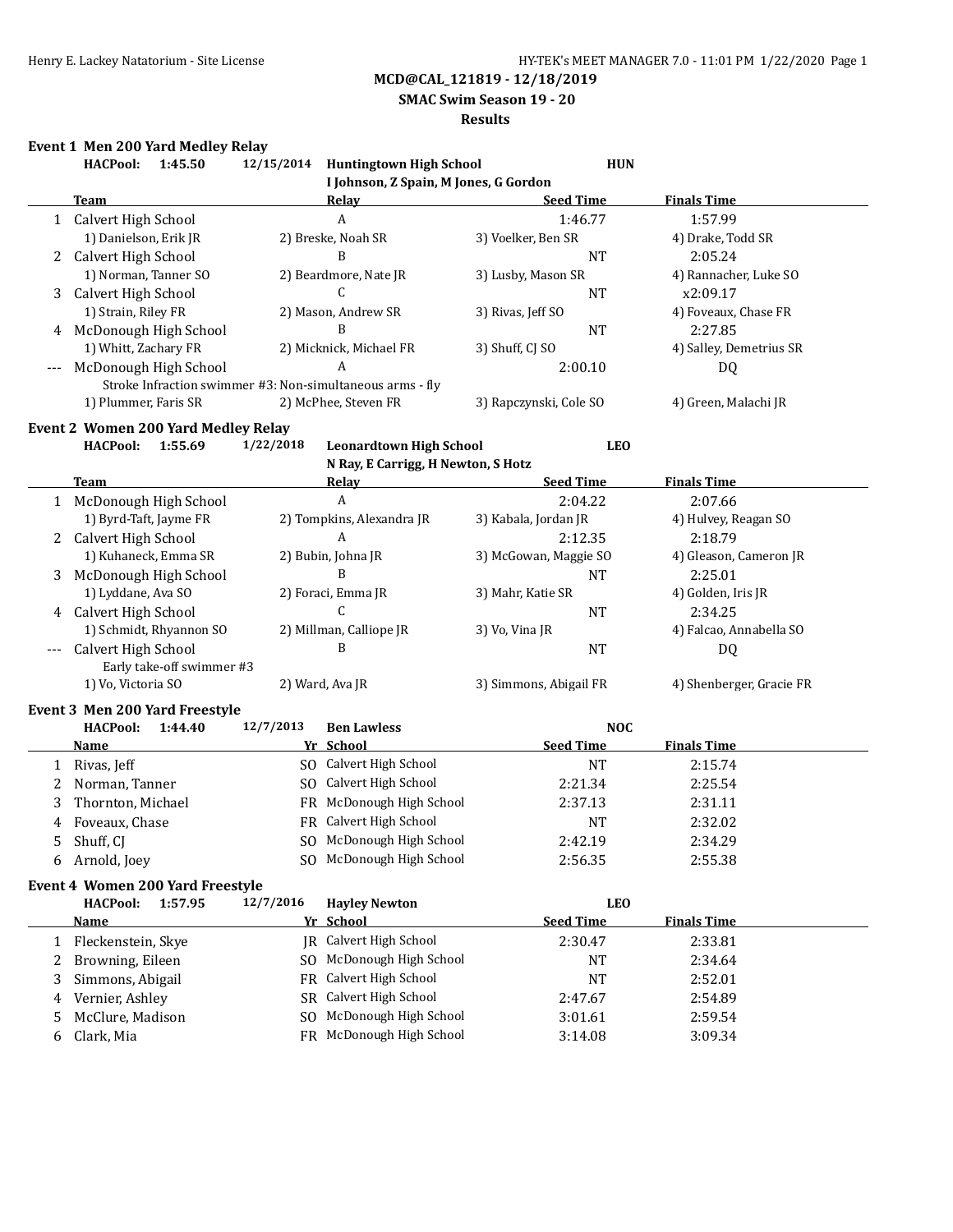**SMAC Swim Season 19 - 20**

#### **Results**

### **Event 5 Men 200 Yard IM**

|              | <b>HACPool:</b><br>2:02.33             | 12/17/2014     | <b>Chris Kahl</b>             | <b>PTX</b>       |                    |  |
|--------------|----------------------------------------|----------------|-------------------------------|------------------|--------------------|--|
|              | <b>Name</b>                            |                | Yr School                     | <b>Seed Time</b> | <b>Finals Time</b> |  |
| $\mathbf{1}$ | McPhee, Steven                         |                | FR McDonough High School      | 2:43.41          | 2:43.80            |  |
| 2            | Beardmore, Nate                        |                | <b>IR</b> Calvert High School | 2:48.78          | 2:52.92            |  |
| 3            | Micknick, Michael                      |                | FR McDonough High School      | <b>NT</b>        | 2:57.98            |  |
| 4            | Whitten, Evan                          | SO.            | McDonough High School         | 3:00.61          | 3:00.64            |  |
| 5            | Sferra, Andrew                         | S <sub>O</sub> | Calvert High School           | 3:13.25          | 3:14.19            |  |
| 6            | Proctor, Michael                       | SR             | Calvert High School           | <b>NT</b>        | 3:15.87            |  |
|              | Event 6 Women 200 Yard IM              |                |                               |                  |                    |  |
|              | <b>HACPool:</b><br>2:10.95             | 1/4/2019       | <b>Madeline Frick</b>         | <b>HUN</b>       |                    |  |
|              | <u>Name</u>                            |                | Yr School                     | <b>Seed Time</b> | <b>Finals Time</b> |  |
| $\mathbf{1}$ | Gleason, Cameron                       |                | JR Calvert High School        | <b>NT</b>        | 2:48.36            |  |
| 2            | Gray, Grace                            |                | FR Calvert High School        | <b>NT</b>        | 2:51.66            |  |
| 3            | Mahr, Katie                            |                | SR McDonough High School      | 2:57.18          | 2:54.74            |  |
| 4            | Hulvey, Reagan                         | SO.            | McDonough High School         | 3:01.96          | 3:04.83            |  |
| 5            | Ward, Ava                              | IR.            | Calvert High School           | 3:15.41          | 3:16.95            |  |
| 6            | Heyl, Lindsay                          |                | JR McDonough High School      | <b>NT</b>        | 3:52.88            |  |
|              | <b>Event 7 Men 50 Yard Freestyle</b>   |                |                               |                  |                    |  |
|              | <b>HACPool:</b><br>22.69               | 12/15/2014     | <b>Dean Pinno</b>             | <b>LEO</b>       |                    |  |
|              | Name                                   |                | Yr School                     | <b>Seed Time</b> | <b>Finals Time</b> |  |
|              | 1 Levija, Aidan                        |                | SR Calvert High School        | 23.93            | 24.04              |  |
| 2            | Lusby, Mason                           |                | SR Calvert High School        | 28.64            | 26.48              |  |
| 3            | Plummer, Faris                         |                | SR McDonough High School      | 26.73            | 27.07              |  |
| 4            | Drake, Todd                            |                | SR Calvert High School        | <b>NT</b>        | 27.90              |  |
| 5            | Salley, Demetrius                      |                | SR McDonough High School      | 31.71            | 31.76              |  |
| 6            | Musser, Derrick                        | SR             | McDonough High School         | 38.69            | 37.04              |  |
| $---$        | Mason, Andrew                          |                | SR Calvert High School        | <b>NT</b>        | X30.65             |  |
| $---$        | Sydnor, Dom                            | SO.            | Calvert High School           | <b>NT</b>        | X34.78             |  |
|              | Spell, Kevin                           |                | FR McDonough High School      | <b>NT</b>        | X37.67             |  |
| $---$        | Hall, Kameron                          | FR             | McDonough High School         | 39.93            | X39.02             |  |
| $---$        | Williams, Jake                         |                | FR Calvert High School        | <b>NT</b>        | X49.70             |  |
|              | <b>Event 8 Women 50 Yard Freestyle</b> |                |                               |                  |                    |  |
|              | <b>HACPool:</b><br>25.25               | 1/11/2017      | <b>Lauren Grand</b>           | <b>Panthers</b>  |                    |  |
|              | Name                                   |                | Yr School                     | <b>Seed Time</b> | <b>Finals Time</b> |  |
| $\mathbf{1}$ | Kuhaneck, Emma                         |                | SR Calvert High School        | 27.73            | 27.81              |  |
| 2            | Byrd-Taft, Jayme                       |                | FR McDonough High School      | 28.07            | 28.17              |  |
| 3            | McGowan, Maggie                        |                | SO Calvert High School        | <b>NT</b>        | 31.86              |  |
| 4            | Foraci, Emma                           |                | JR McDonough High School      | 33.70            | 33.10              |  |

5 Anderson, Kaidence SO McDonough High School 33.58 35.71 6 Shenberger, Gracie FR Calvert High School 35.07 36.87 --- Adair, Gracilyn **FR McDonough High School** NT X35.92 --- Bennett, Paige FR McDonough High School 43.25 X41.20 --- Lozier, Karin **FR Calvert High School NT X41.50** -- Wood, Emily **FR** Calvert High School **NT** X44.94 --- Jenkins, Eryn SR Calvert High School NT NT X49.73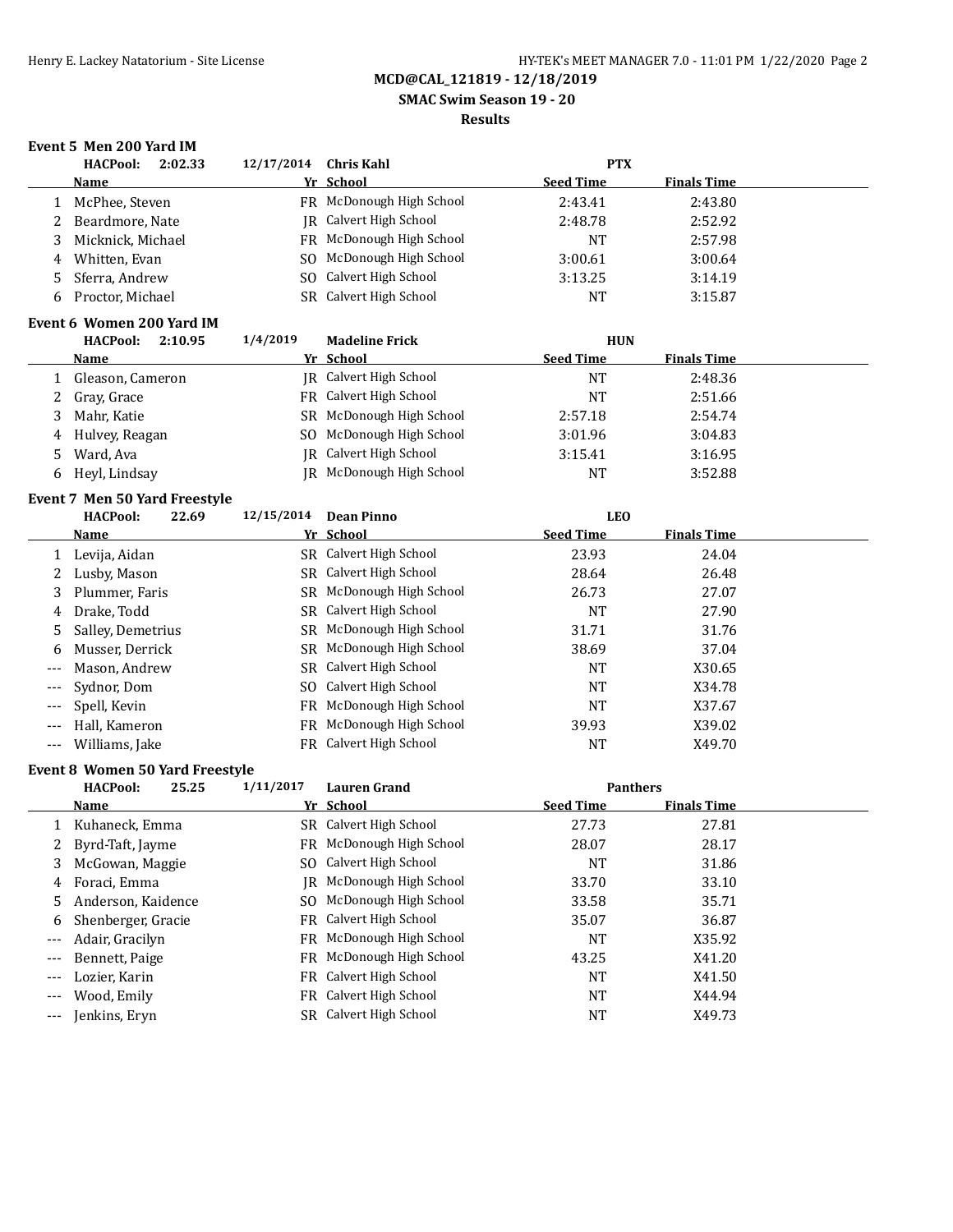**SMAC Swim Season 19 - 20**

### **Results**

# **Event 11 Men 100 Yard Butterfly**

|   | <b>HACPool:</b>                   | 54.71   | 1/18/2013 | <b>Ben Lawless</b>       | <b>NOC</b>       |                    |  |
|---|-----------------------------------|---------|-----------|--------------------------|------------------|--------------------|--|
|   | Name                              |         |           | Yr School                | <b>Seed Time</b> | <b>Finals Time</b> |  |
| 1 | Danielson, Erik                   |         |           | JR Calvert High School   | <b>NT</b>        | 1:02.81            |  |
| 2 | Lusby, Mason                      |         |           | SR Calvert High School   | <b>NT</b>        | 1:07.12            |  |
| 3 | Strain, Riley                     |         | FR        | Calvert High School      | 1:22.46          | 1:22.34            |  |
| 4 | Shuff, CJ                         |         | SO        | McDonough High School    | 1:26.55          | 1:30.15            |  |
| 5 | Green, Malachi                    |         | IR        | McDonough High School    | <b>NT</b>        | 1:33.30            |  |
|   |                                   |         |           |                          |                  |                    |  |
|   | Event 12 Women 100 Yard Butterfly |         |           |                          |                  |                    |  |
|   | <b>HACPool:</b>                   | 59.46   | 1/11/2013 | <b>Mairyn Branaman</b>   | <b>LEO</b>       |                    |  |
|   | Name                              |         |           | Yr School                | <b>Seed Time</b> | <b>Finals Time</b> |  |
| 1 | Tompkins, Alexandra               |         |           | JR McDonough High School | 1:05.81          | 1:08.63            |  |
| 2 | McGowan, Maggie                   |         |           | SO Calvert High School   | 1:23.33          | 1:22.24            |  |
| 3 | Gray, Grace                       |         |           | FR Calvert High School   | NT               | 1:27.00            |  |
| 4 | Hulvey, Reagan                    |         | SO.       | McDonough High School    | <b>NT</b>        | 1:30.45            |  |
| 5 | Simmons, Abigail                  |         | <b>FR</b> | Calvert High School      | 1:29.90          | 1:33.53            |  |
| 6 | Browning, Eileen                  |         | SO.       | McDonough High School    | 1:27.36          | 1:34.19            |  |
|   | Event 13 Men 100 Yard Freestyle   |         |           |                          |                  |                    |  |
|   | <b>HACPool:</b>                   | 48.01   | 12/7/2013 | <b>Ben Lawless</b>       | <b>NOC</b>       |                    |  |
|   | Name                              |         |           | Yr School                | <b>Seed Time</b> | <b>Finals Time</b> |  |
| 1 | Rapczynski, Cole                  |         |           | SO McDonough High School | <b>NT</b>        | 53.76              |  |
| 2 | Levija, Aidan                     |         |           | SR Calvert High School   | 54.14            | 54.58              |  |
| 3 | Rivas, Jeff                       |         | SO.       | Calvert High School      | 59.51            | 59.41              |  |
| 4 | Drake, Todd                       |         |           | SR Calvert High School   | 1:03.49          | 1:02.52            |  |
| 5 | Plummer, Faris                    |         |           | SR McDonough High School | 1:03.89          | 1:06.41            |  |
| 6 | Musser, Derrick                   |         |           | SR McDonough High School | 1:35.97          | 1:31.30            |  |
|   |                                   |         |           |                          |                  |                    |  |
|   | Event 14 Women 100 Yard Freestyle |         |           |                          |                  |                    |  |
|   | <b>HACPool:</b>                   | 54.35   | 1/22/2018 | <b>Hayley Newton</b>     | <b>LEO</b>       |                    |  |
|   | <u>Name</u>                       |         |           | Yr School                | <b>Seed Time</b> | <b>Finals Time</b> |  |
| 1 | DeHetre, Kayla                    |         |           | SR Calvert High School   | <b>NT</b>        | 1:06.20            |  |
| 2 | Kabala, Jordan                    |         | IR        | McDonough High School    | 1:07.92          | 1:09.70            |  |
| 3 | Vo, Vina                          |         | IR        | Calvert High School      | <b>NT</b>        | 1:15.35            |  |
| 4 | Lyddane, Ava                      |         | SO        | McDonough High School    | NT               | 1:16.86            |  |
| 5 | Vo, Victoria                      |         | SO        | Calvert High School      | 1:26.17          | 1:17.36            |  |
| 6 | Golden, Iris                      |         |           | JR McDonough High School | 1:24.48          | 1:19.63            |  |
|   | Event 15 Men 500 Yard Freestyle   |         |           |                          |                  |                    |  |
|   | <b>HACPool:</b>                   | 4:35.53 | 1/31/2014 | <b>Ben Lawless</b>       | <b>NOC</b>       |                    |  |
|   | <b>Name</b>                       |         |           | Yr School                | <b>Seed Time</b> | <b>Finals Time</b> |  |
| 1 | Voelker, Ben                      |         |           | SR Calvert High School   | <b>NT</b>        | 4:59.11            |  |
| 2 | Lankford, Chris                   |         | IR        | Calvert High School      | 7:00.81          | 7:08.97            |  |
| 3 | Mitchell, Maxwell                 |         | IR        | McDonough High School    | <b>NT</b>        | 7:22.36            |  |
| 4 | Whitt, Zachary                    |         | FR        | McDonough High School    | 7:33.16          | 7:31.05            |  |
| 5 | Whitten, Evan                     |         | SO        | McDonough High School    | 7:27.78          | 7:45.47            |  |
| 6 | Proctor, Michael                  |         | SR        | Calvert High School      | 7:56.03          | 7:56.32            |  |
|   |                                   |         |           |                          |                  |                    |  |
|   | Event 16 Women 500 Yard Freestyle |         |           |                          |                  |                    |  |
|   | <b>HACPool:</b>                   | 5:22.00 | 1/22/2018 | <b>Nelle Ray</b>         | <b>LEO</b>       |                    |  |
|   | Name                              |         |           | Yr School                | <b>Seed Time</b> | <b>Finals Time</b> |  |
|   | 1 Kuhaneck, Emma                  |         |           | SR Calvert High School   | <b>NT</b>        | 6:17.23            |  |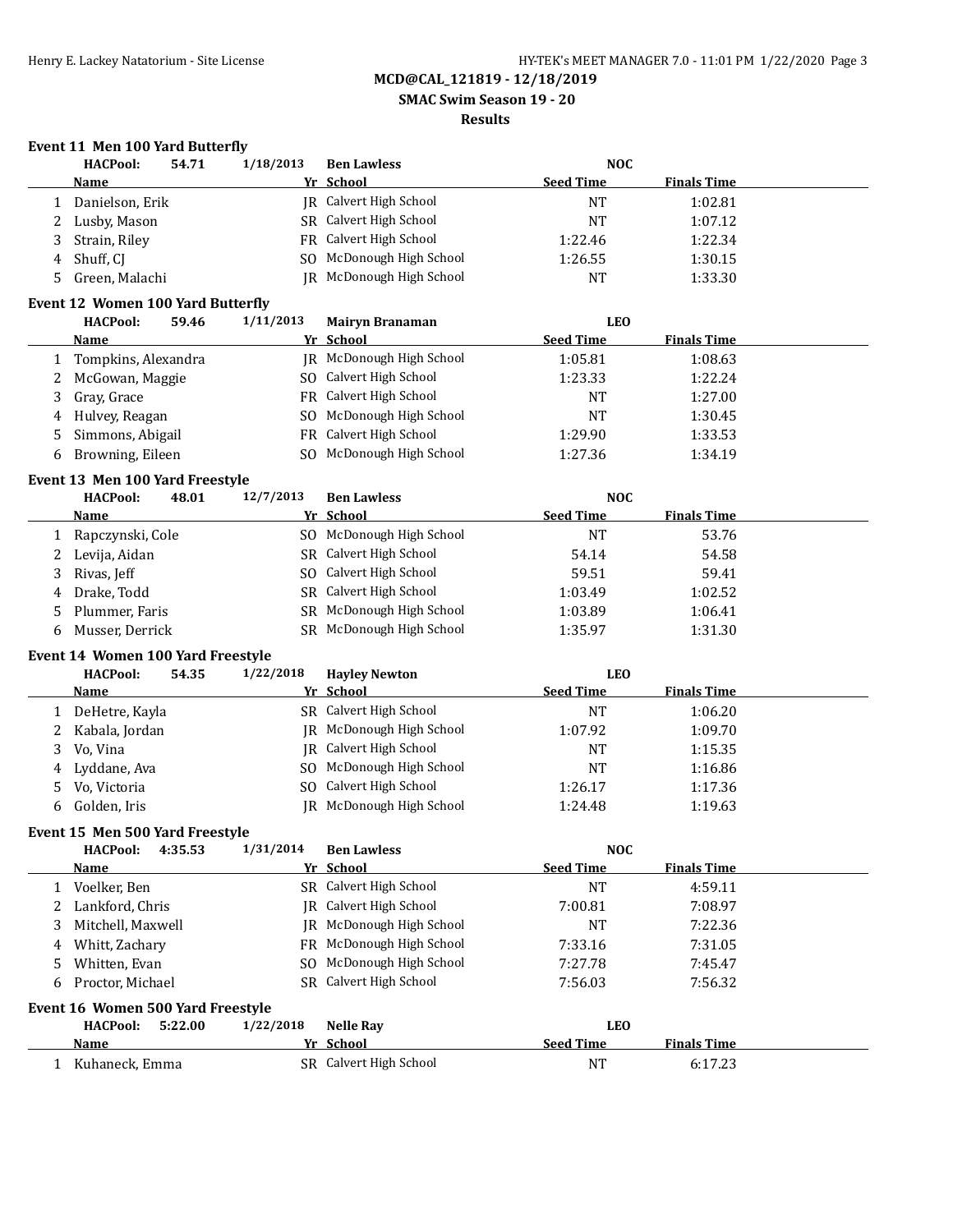**SMAC Swim Season 19 - 20**

#### **Results**

#### **(Event 16 Women 500 Yard Freestyle)**

|   | Name               | Yr School                | <b>Seed Time</b> | <b>Finals Time</b> |
|---|--------------------|--------------------------|------------------|--------------------|
|   | Mahr. Katie        | SR McDonough High School | 7:01.10          | 7:00.92            |
|   | Fleckenstein, Skye | IR Calvert High School   | 6:54.79          | 7:17.30            |
| 4 | Vernier, Ashley    | SR Calvert High School   | NT               | 7:58.01            |
|   | Clark, Mia         | FR McDonough High School | NΤ               | 9:01.33            |
| h | Wade, Haley        | JR McDonough High School | 10:23.14         | 10:01.00           |

#### **Event 17 Men 200 Yard Freestyle Relay**

**HACPool: 1:33.16 1/18/2013 Northern High School NOC N Goszkowicz, K Horak, T Cranford, B Lawless**

| <b>Team</b>             | Relay                 | <b>Seed Time</b>      | <b>Finals Time</b>      |
|-------------------------|-----------------------|-----------------------|-------------------------|
| 1 Calvert High School   | A                     | 1:38.70               | 1:44.38                 |
| 1) Norman, Tanner SO    | 2) Lusby, Mason SR    | 3) Beardmore, Nate JR | 4) Levija, Aidan SR     |
| 2 McDonough High School | A                     | 1:44.26               | 1:46.88                 |
| 1) Rapczynski, Cole SO  | 2) Plummer, Faris SR  | 3) Green, Malachi JR  | 4) McPhee, Steven FR    |
| 3 Calvert High School   |                       | NT                    | 1:58.23                 |
| 1) Strain, Riley FR     | 2) Loveless, Dylan SR | 3) Sferra, Andrew SO  | 4) Lankford, Chris JR   |
| 4 Calvert High School   |                       | <b>NT</b>             | x1:59.78                |
| 1) Mason, Andrew SR     | 2) Foveaux, Chase FR  | 3) Rannacher, Luke SO | 4) Hamilton, Alex SO    |
| 5 McDonough High School | в                     | <b>NT</b>             | 2:11.37                 |
| 1) Thornton, Michael FR | 2) Arnold, Joey SO    | 3) Musser, Derrick SR | 4) Salley, Demetrius SR |
|                         |                       |                       |                         |

# **Event 18 Women 200 Yard Freestyle Relay**

**HACPool: 1:47.62 1/13/2012 Leonardtown High School LEO M Branaman, E Mallory, M Wood, H Ray**

|   | M DI Anaman, E Manoi y, M Wood, II Ray |                          |                          |                           |  |  |  |  |  |
|---|----------------------------------------|--------------------------|--------------------------|---------------------------|--|--|--|--|--|
|   | Team                                   | Relav                    | <b>Seed Time</b>         | <b>Finals Time</b>        |  |  |  |  |  |
|   | McDonough High School                  | A                        | 1:53.91                  | 1:52.10                   |  |  |  |  |  |
|   | 1) Byrd-Taft, Jayme FR                 | 2) Hulvey, Reagan SO     | 3) Kabala, Jordan JR     | 4) Tompkins, Alexandra JR |  |  |  |  |  |
| 2 | Calvert High School                    | А                        | 1:57.83                  | 2:03.52                   |  |  |  |  |  |
|   | 1) Gray, Grace FR                      | 2) DeHetre, Kayla SR     | 3) Bubin, Johna JR       | 4) McGowan, Maggie SO     |  |  |  |  |  |
| 3 | McDonough High School                  | B                        | NT                       | 2:19.83                   |  |  |  |  |  |
|   | 1) Golden, Iris JR                     | 2) Foraci, Emma JR       | 3) Anderson, Kaidence SO | 4) Lyddane, Ava SO        |  |  |  |  |  |
| 4 | Calvert High School                    | В                        | NT                       | 2:21.22                   |  |  |  |  |  |
|   | 1) West, Kayla JR                      | 2) Shenberger, Gracie FR | 3) Schmidt, Rhyannon SO  | 4) Falcao, Annabella SO   |  |  |  |  |  |
| 5 | Calvert High School                    |                          | NT                       | x2:58.83                  |  |  |  |  |  |
|   | 1) Halstead, Emily FR                  | 2) Halstead, Allison FR  | 3) Woodward, Abigail FR  | 4) Berry, Ryleigh SO      |  |  |  |  |  |

#### **Event 19 Men 100 Yard Backstroke**

|    | <b>HACPool:</b><br>53.58 | 1/21/2015 | <b>Chris Kahl</b>        | <b>PTX</b>       |                    |  |
|----|--------------------------|-----------|--------------------------|------------------|--------------------|--|
|    | Name                     |           | Yr School                | <b>Seed Time</b> | <b>Finals Time</b> |  |
|    | Voelker, Ben             |           | SR Calvert High School   | 55.79            | 56.94              |  |
|    | Strain, Riley            |           | FR Calvert High School   | 1:14.91          | 1:13.29            |  |
| 3. | Norman, Tanner           |           | SO Calvert High School   | 1:12.86          | 1:13.96            |  |
|    | 4 Mitchell, Maxwell      |           | IR McDonough High School | NT               | 1:15.19            |  |
| 5. | Thornton, Michael        |           | FR McDonough High School | 1:28.53          | 1:26.98            |  |
| 6  | Whitt, Zachary           |           | FR McDonough High School | 1:26.55          | 1:45.44            |  |

### **Event 20 Women 100 Yard Backstroke**

| <b>HACPool:</b><br>1:02.21 | 12/15/2014 Rebekah Johnson | <b>HUN</b>                             |  |
|----------------------------|----------------------------|----------------------------------------|--|
| <b>Name</b>                | Yr School                  | <b>Seed Time</b><br><b>Finals Time</b> |  |
| Gleason, Cameron           | IR Calvert High School     | 1:15.90<br>1:15.32                     |  |
| 2 Byrd-Taft, Jayme         | FR McDonough High School   | 1:19.42<br>1:16.44                     |  |
| Vo, Vina                   | IR Calvert High School     | 1:27.51<br>1:31.07                     |  |
| 4 Mahar, Megan             | SR Calvert High School     | 1:31.51<br>1:29.51                     |  |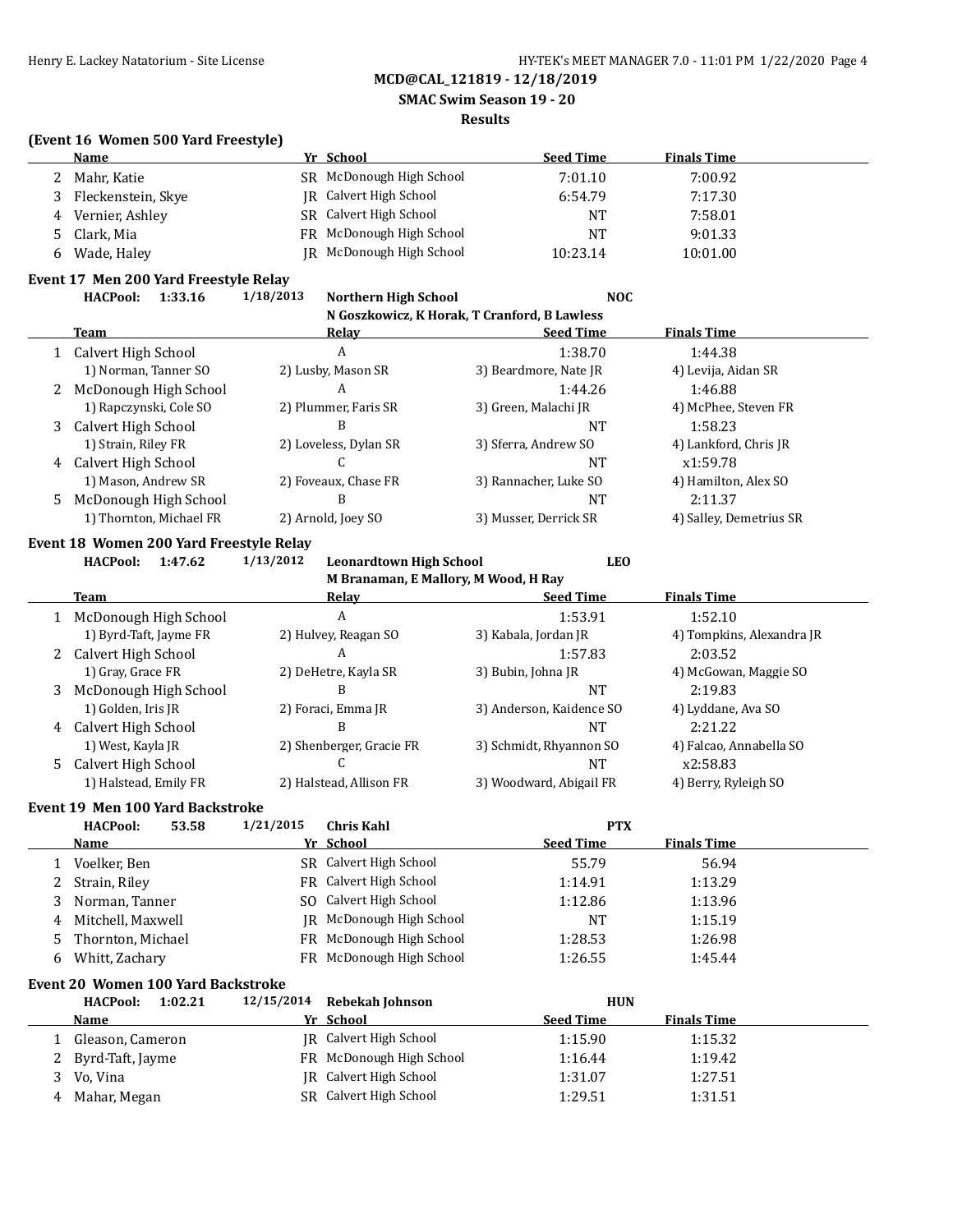**(Event 20 Women 100 Yard Backstroke)**

# **MCD@CAL\_121819 - 12/18/2019**

 **SMAC Swim Season 19 - 20**

#### **Results**

|    | Name                                             |            | Yr School                                    | <b>Seed Time</b>               | <b>Finals Time</b>                  |  |
|----|--------------------------------------------------|------------|----------------------------------------------|--------------------------------|-------------------------------------|--|
|    | Lyddane, Ava                                     |            | SO McDonough High School                     | 1:31.68                        | DQ                                  |  |
|    | Multiple strokes past vertical at turn           |            |                                              |                                |                                     |  |
|    | Anderson, Kaidence                               |            | SO McDonough High School                     | <b>NT</b>                      | DQ                                  |  |
|    | Multiple strokes past vertical at turn           |            |                                              |                                |                                     |  |
|    | <b>Event 21 Men 100 Yard Breaststroke</b>        |            |                                              |                                |                                     |  |
|    | <b>HACPool:</b><br>1:02.42                       | 12/12/2018 | <b>Kristopher Schueller</b>                  | <b>LAP</b>                     |                                     |  |
|    | <u>Name</u>                                      |            | Yr School                                    | <b>Seed Time</b>               | <b>Finals Time</b>                  |  |
| 1  | Danielson, Erik                                  |            | JR Calvert High School                       | 1:05.71                        | 1:05.83                             |  |
| 2  | Rapczynski, Cole                                 |            | SO McDonough High School                     | 1:08.83                        | 1:11.82                             |  |
| 3  | Beardmore, Nate                                  |            | <b>IR</b> Calvert High School                | 1:19.53                        | 1:18.43                             |  |
| 4  | McPhee, Steven                                   |            | FR McDonough High School                     | 1:18.59                        | 1:20.60                             |  |
| 5  | Micknick, Michael                                |            | FR McDonough High School                     | 1:22.19                        | 1:24.70                             |  |
| 6  | Mason, Andrew                                    |            | SR Calvert High School                       | <b>NT</b>                      | 1:30.95                             |  |
|    | <b>Event 22 Women 100 Yard Breaststroke</b>      |            |                                              |                                |                                     |  |
|    | <b>HACPool:</b><br>1:08.26                       | 12/12/2018 | <b>Olivia Frick</b>                          | <b>HUN</b>                     |                                     |  |
|    | Name                                             |            | Yr School                                    | <b>Seed Time</b>               | <b>Finals Time</b>                  |  |
| 1  | Tompkins, Alexandra                              |            | JR McDonough High School                     | 1:10.36                        | 1:11.85                             |  |
| 2  | DeHetre, Kayla                                   |            | SR Calvert High School                       | 1:23.06                        | 1:23.99                             |  |
| 3  | Foraci, Emma                                     |            | JR McDonough High School                     | 1:31.52                        | 1:31.34                             |  |
| 4  | Ward, Ava                                        | IR         | Calvert High School                          | 1:39.58                        | 1:41.02                             |  |
| 5  | Bubin, Johna                                     | IR         | Calvert High School                          | 1:41.48                        | 1:41.58                             |  |
| 6  | Adair, Gracilyn                                  |            | FR McDonough High School                     | <b>NT</b>                      | 1:41.95                             |  |
|    |                                                  |            |                                              |                                |                                     |  |
|    | Event 23 Men 400 Yard Freestyle Relay            |            |                                              |                                |                                     |  |
|    | <b>HACPool:</b><br>3:27.75                       | 2/1/2013   | <b>Northern High School</b>                  | <b>NOC</b>                     |                                     |  |
|    |                                                  |            | T Cranford, N Goszkowicz, K Horak, B Lawless |                                |                                     |  |
|    | <b>Team</b>                                      |            | <b>Relay</b><br>A                            | <u>Seed Time</u>               | <b>Finals Time</b>                  |  |
|    | 1 Calvert High School<br>1) Voelker, Ben SR      |            | 2) Levija, Aidan SR                          | 4:12.32                        | 3:45.83                             |  |
|    | Calvert High School                              |            | B                                            | 3) Rivas, Jeff SO<br><b>NT</b> | 4) Danielson, Erik JR<br>4:35.70    |  |
| 2  | 1) Drake, Todd SR                                |            | 2) Foveaux, Chase FR                         | 3) Sferra, Andrew SO           | 4) Lankford, Chris JR               |  |
| 3  | McDonough High School                            |            | A                                            | 4:37.15                        | 4:49.32                             |  |
|    | 1) Whitten, Evan SO                              |            | 2) Whitt, Zachary FR                         | 3) Mitchell, Maxwell JR        | 4) Micknick, Michael FR             |  |
| 4  | Calvert High School                              |            | C                                            | <b>NT</b>                      | x4:51.95                            |  |
|    | 1) Proctor, Michael SR                           |            | 2) Rannacher, Luke SO                        | 3) Hamilton, Alex SO           | 4) Loveless, Dylan SR               |  |
| 5. | McDonough High School                            |            | B                                            | <b>NT</b>                      | 5:14.49                             |  |
|    | 1) Arnold, Joey SO                               |            | 2) Thornton, Michael FR                      | 3) Spell, Kevin FR             | 4) Shuff, CJ SO                     |  |
|    |                                                  |            |                                              |                                |                                     |  |
|    | Event 24 Women 400 Yard Freestyle Relay          |            |                                              |                                |                                     |  |
|    | 3:47.97<br><b>HACPool:</b>                       | 1/22/2018  | <b>Leonardtown High School</b>               | <b>LEO</b>                     |                                     |  |
|    | <b>Team</b>                                      |            | S Hotz, K Ng, N Ray, H Newton<br>Relay       | <b>Seed Time</b>               | <b>Finals Time</b>                  |  |
|    |                                                  |            | $\boldsymbol{A}$                             | 4:59.30                        | 4:27.84                             |  |
|    | 1 Calvert High School<br>1) Kuhaneck, Emma SR    |            | 2) Gray, Grace FR                            | 3) Gleason, Cameron JR         | 4) DeHetre, Kayla SR                |  |
|    |                                                  |            |                                              |                                |                                     |  |
|    |                                                  |            |                                              |                                |                                     |  |
| 2  | McDonough High School                            |            | A                                            | 4:50.17                        | 4:53.20                             |  |
|    | 1) Mahr, Katie SR                                |            | 2) Browning, Eileen SO                       | 3) McClure, Madison SO         | 4) Kabala, Jordan JR                |  |
| 3  | Calvert High School                              |            | B                                            | <b>NT</b>                      | 5:14.16                             |  |
|    | 1) Simmons, Abigail FR                           |            | 2) Vernier, Ashley SR                        | 3) Fleckenstein, Skye JR       | 4) Ward, Ava JR                     |  |
|    | 4 Calvert High School<br>1) Millman, Calliope JR |            | C<br>2) Schmidt, Rhyannon SO                 | NT<br>3) Vo, Victoria SO       | x5:14.85<br>4) Falcao, Annabella SO |  |